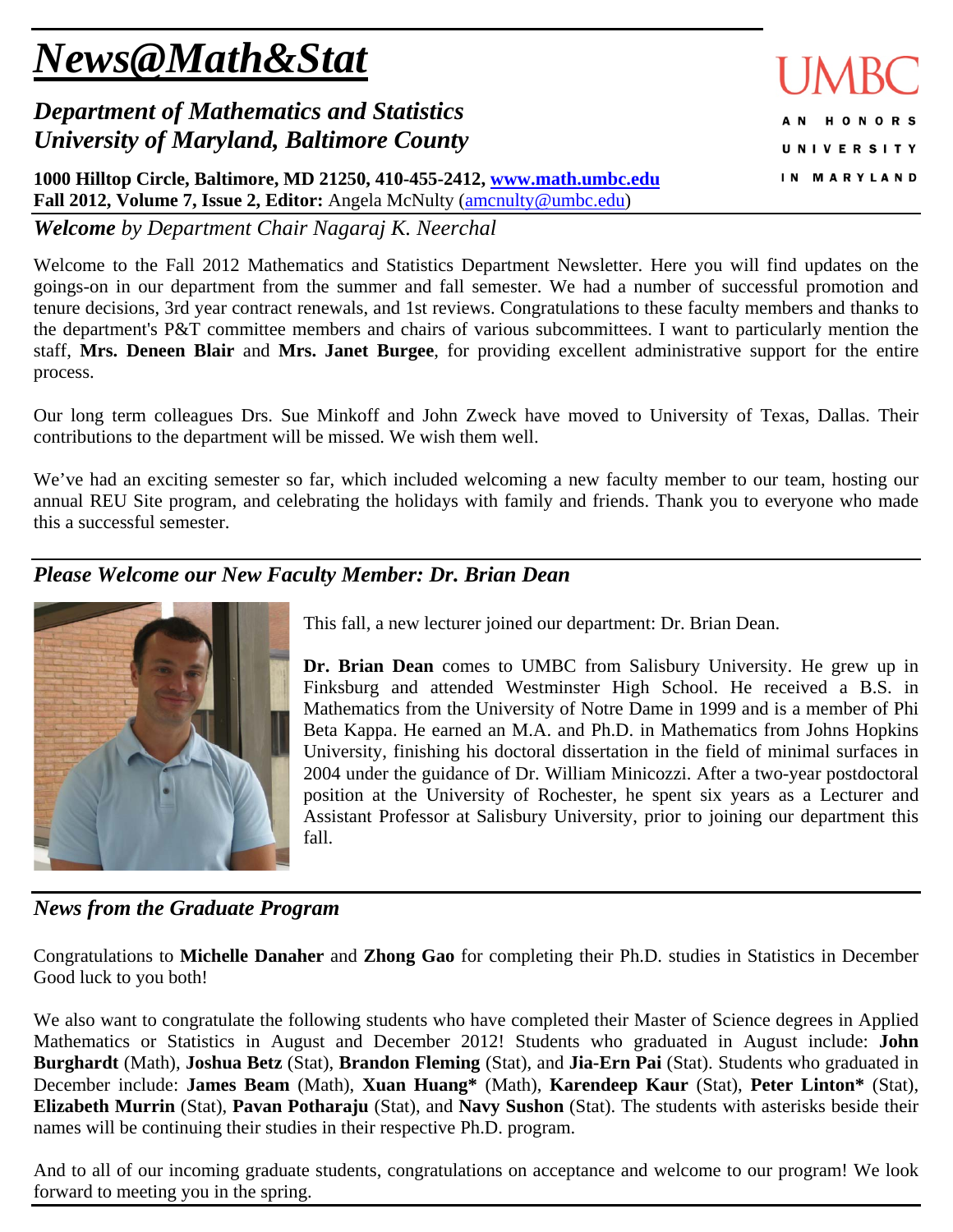## *News from the Undergraduate Program by Undergrad Program Director, Dr. Matthias Gobbert*

The undergraduate programs in Mathematics and in Statistics continue to grow in the wide range of upper-division courses offered. In August and December 2012, we had six and ten graduates, respectively. Of our six graduates in August, two graduated with a B.A. in mathematics and four graduated with a math B.S. degree. In December, we had four math B.A. and six math B.S. degrees awarded. **Andrew Coates** (B.S), **Steven Deutsch** (B.A), and **Aleksander Kaplan** (B.S) were awarded Magna Cum Laude honors in the December graduation.



Also to note, in Spring 2012, we had four students complete the Math 497 Senior Thesis to graduate with departmental honors. These students were **Kimberly Daniels** (mentored by **Dr. Kathleen Hoffman**), **Ecaterina Coman**, **Robert Forder**, and **Randal McKissack** (all mentored by **Dr. Matthias K. Gobbert**).

## *CIRC Activities: Fall 2012*



The Center for Interdisciplinary Research and Consulting (CIRC) is the primary consulting organization within the Department of Mathematics and Statistics at UMBC. CIRC is dedicated to supporting interdisciplinary research for both the UMBC campus community and the general public, and provides access to students and faculty for mathematics and statistics consulting projects. Beyond aiding our clients, CIRC offers mathematics and statistics students with valuable consulting experience that makes them attractive candidates for industry and academia jobs. CIRC

is directed by **Drs. Nagaraj Neerchal** and **Matthias Gobbert**, with executive director **Dr. Liz Stanwyck**, research assistants **Jonathan McHenry** and **Brittney Henegar**, and affiliated students **Xuan Huang** and **Andrew Raim**.

This fall, CIRC continued its series of free software workshops including SAS, SPSS, MS Excel, MS Access, MATLAB. These workshops are in cooperation with the UMBC Division of Information Technology, and were led by Mathematics and Statistics graduate students **Brittney Henegar**, **Xuan Huang**, **Jonathan McHenry**, and **Nur Shahir**. CIRC also organized a COMSOL Multiphysics workshop delivered by staff from COMSOL.

CIRC was actively engaged in consulting projects with other departments including Psychology (analyzing levels of depression and stigma toward counseling services), Information Systems, Mechanical Engineering, Chemistry, and outside organizations including NASA. CIRC continued to host weekly social hours, in which graduate students and faculty have the opportunity to network with guest speakers at the Mathematics and Statistics colloquia.

## *April Albertine: First NSF Fellowship Graduate Student in Department*

Third year statistics graduate student **April Albertine** was awarded the National Science Foundation's Graduate Research Fellowship this year. This fellowship provides three years of full stipend and tuition support to the awardee to attend any graduate school in the U.S. Her dissertation advisor, **Dr. Bimal Sinha**, is "proud and excited that Ms. Albertine is the first graduate student ever in our department to be awarded this most prestigious fellowship." Her Ph.D. thesis topic *A Bayesian Approach to Modeling Publication Bias in Meta-Analysis* will explore new ways of modeling and analyzing publication bias, which is a significant component in any meta-analysis project. April credits her experience mentoring UMBC's REU students as an important part of helping her win the fellowship, as it gave her tangible research experience to strengthen her application. April hopes to work in an international statistical capacity after the completion of her Ph.D.

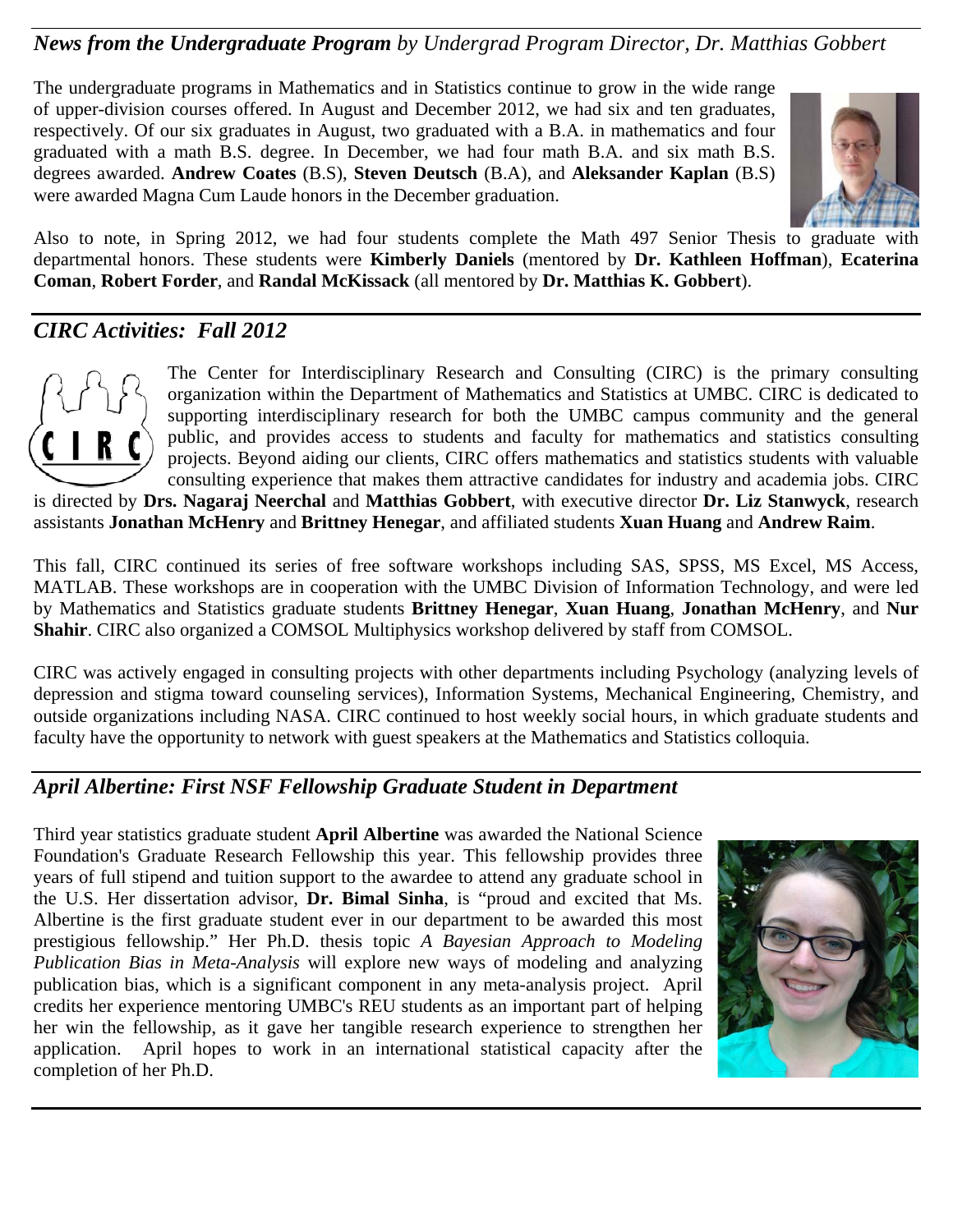## *News from the SIAM Student Chapter by President Jonathan McHenry*



At the beginning of the fall semester, UMBC's math and statistics students who attended the SIAM Student Chapter's first meeting elected new officers. This year's officers include: **Joshua Austin** (Secretary), **Peter Linton** (Treasurer), **Zois Boukouvalas** (Vice President), and **Jonathan McHenry** (President). We also would like to welcome our new chapter faculty advisor, **Dr. Andrei Draganescu**, and thank our longstanding Webmaster **Zana Coulibaly**.

In October, the UMBC SIAM Student Chapter hosted a panel talk over catered lunch on how to gracefully transition from graduate school to a career. The panelists were **Drs. Bradford Peercy** and **Kofi Adragni** of UMBC's Department of Mathematics and Statistics, and **Diane Crump-Fogle**, a career specialist from UMBC's Career Center. Jonathan McHenry was the moderator. The faculty gave advice from their personal experiences, while Ms. Fogle provided advice on the services the Career Center provides. We were pleased to read in the October 2012 edition of the national SIAM newsletter a mention of our chapter's event from last spring in which we had the NSA and the UMBC Career Center send speakers for a professional development workshop. One student called the event "the most useful [workshop] ever."



Dr. Tammy Kolda, of Sandia National Labs, visited our department in December to give an applied math talk. We organized a pre-talk discussion with the distinguished Dr. Kolda over coffee in order to give students the opportunity to meet her and learn from her experience.

*Dr. Peercy shares his experiences with attending graduate students while Dr. Adragni, Ms. Fogle (top right,) and Dr. Draganescu (left) observe. Graduate students John Zylstra, Jonathan McHenry, and Nur Shahir are pictured in the foreground, left to right.* 

About our organization:

SIAM is the Society for Industrial and Applied Mathematics, a national organization. The SIAM Student Chapter at UMBC is group of SIAM members who are dedicated to serving the graduate math and stat students here. To increase grad students' awareness of the outside professional world, we host semiannual professional development workshop series, contribute to the departmental distinguished speaker series, and provide information on deadlines and conferences.

### *News from the Council of Majors and Pi Mu Epsilon by Dr. Kalman Nanes*

Our departmental undergraduate student groups - the Council of Majors; Pi Mu Epsilon, the mathematics honors society; and Mu Sigma Rho, the statistics honors society - have been hard at work this fall providing our undergraduates with informative panels for advice on various aspects of both school and career.

This fall, we hosted a panel on internships with help from the Shriver Center. The panel discussed all of the basic information on internships, including why they are important, and what students need to be prepared for when applying. We also hosted a new event we called the Freshman Fifteen, a panel in which older, established majors helped our incoming freshmen and transfers in math and statistics by providing some tips and tricks for getting through their first season of finals.

We are planning many more activities for the spring, including two more informational panels on careers and graduate school, and also the launch of a new Buddy System in which incoming students will be paired with older students for peer advising as they go through their math and stat majors. Our officers have been working tirelessly to turn our student groups into the basis of a social support structure for our department's majors. I would like to recognize our officers for 2012 - 2013: **Sean Leavy**, President; **Ann Marie Weideman**, Vice President; **Sandya Lakkur**, Secretary; **Andrew Keegan**, Treasurer; and **Rachel Sandlain**, Webmaster.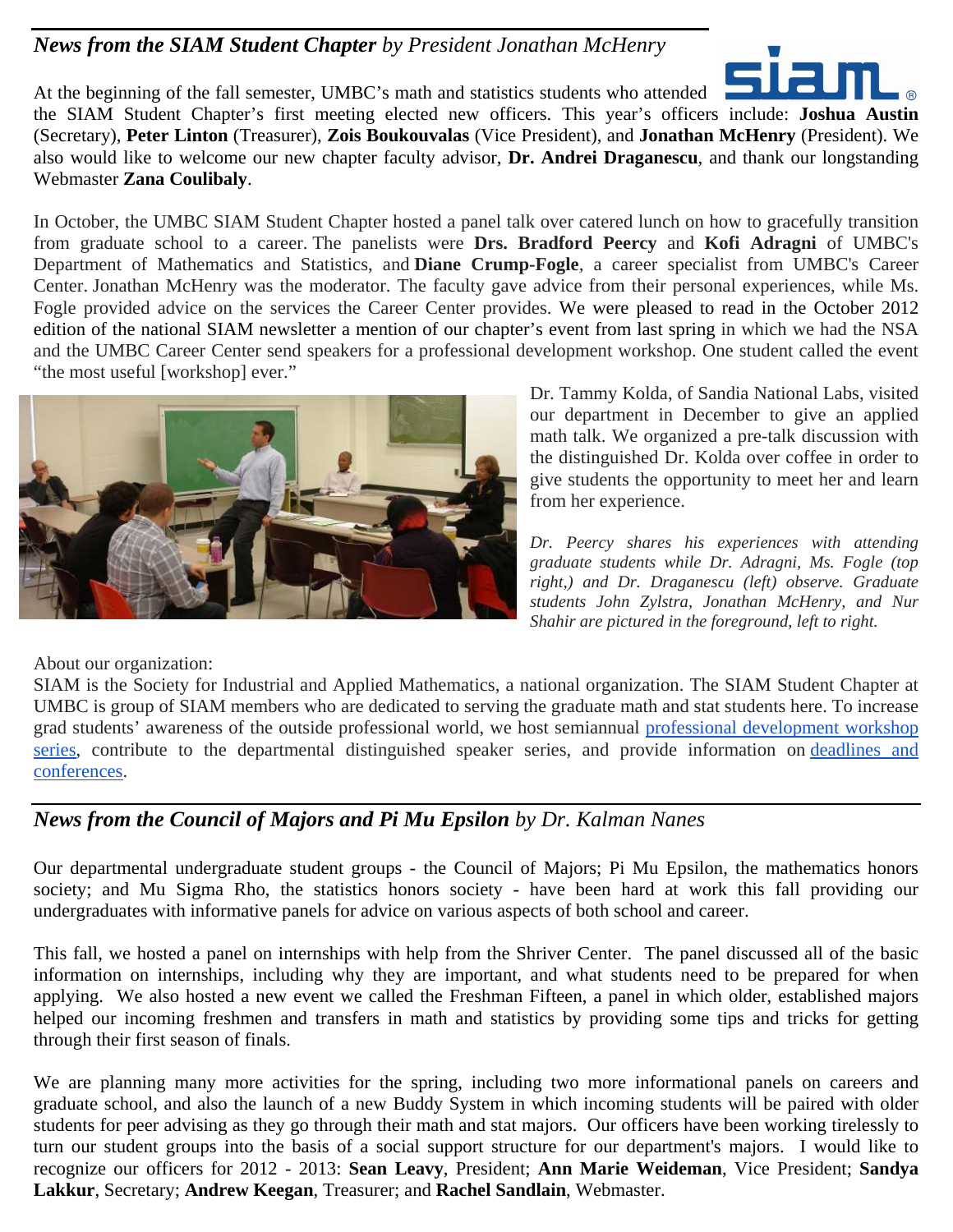We would also like to proudly announce the induction of 11 new members into Pi Mu Epsilon over the summer. We will be reviewing further applications in January.

## *News from the MSGSA by President Karen Kaur*

Holidays are a time for compassion, joy, and sharing the warmth of happiness by getting together with near and dear friends and family. The Math & Stat department hosted its annual holiday party on Friday December 7th to gather together faculty, staff, graduate students, and family for an evening of fun and food. The holiday party this year was put together with a lot of effort from the MSGSA committee as well as much help from the faculty and students of the department itself. This year the event was held in the Math & Stat lounge, and featured games such as Student vs. Faculty Charades which saw participation from many guests. A table of arts and crafts was arranged for the kids, who created some beautiful work by the end of the evening. A live jazz medley was provided during dinner by our own graduate student **Joshua Austin**, on bass, and his brother Marcus, who played guitar. The dinner included a variety of dishes from different cuisines such as kabobs, pepper steak stir fry, Singapore noodles, tzaziki, dinner rolls, hummus, potato salad, and many more. The colorful and bright desserts put a smile on everyone's face. The holiday party ended with a few party drinks and warm goodbyes! The MSGSA committee thanks the department staff for helping us organize this event, and all guests for making it a success!

## *Student Kudos*

- **Ms. Kimberly Daniels** completed her senior thesis `Modeling the Deactivation of the Menalopsin Phototransduction Cascade' and graduated with honors in the mathematics major. Ms. Daniels pursued this research as part of the NSF funded UBM@UMBC undergraduate training grant. She is currently pursuing a Master's degree in epidemiology at Harvard University.
- UBM@UMBC students **Drew Thatcher** and **Kevin Herold** presented their research at the Undergraduate Research Conference at the Interface of Mathematics and Biology, hosted by NIMBioS in Knoxville TN November 17-18.

#### *Kudos*

- During the Graduate School Ceremony to recognize UMBC's doctoral candidates in early November, it was announced that **Dr. Anindya Roy** topped the list of being the mentor of a maximum number of doctoral candidates (four) all across the UMBC campus with five statistics doctoral candidates!
- **Dr. Manil Suri** and Dr. Michele Osherow from the English department have composed a series of three essays about the humanities and mathematics course they co-taught in the spring. These articles have been published in the *Chronicle of Higher Education*.
- **Drs. Bimal Sinha** and **Dr. Nagaraj Neerchal** received NSA funding for our 8th Annual Probability and Statistics Day at UMBC in 2014.
- **Drs. Matthias K. Gobbert** and **Nagaraj K. Neerchal** were awarded a \$450,000 grant by the National Science Foundation and National Security Agency for three years of support for our REU Site: Interdisciplinary Program in High Performance Computing. This grant fully funds 12 participants in the 8 week program in summers 2012, 2013, and 2014. For more information, please see www.umbc.edu/hpcreu.
- **Dr. Matthias K. Gobbert** was awarded a \$428,571 grant by the National Science Foundation in September 2012. This grant funds *MRI: Acquisition of hybrid CPU/GPU nodes for the Interdisciplinary UMBC High Performance Computing Facility*. Dr. Gobbert is the lead-PI for this institutional proposal with 30 investigators from 10 departments and research centers across campus. For more information, please see www.umbc.edu/hpcf.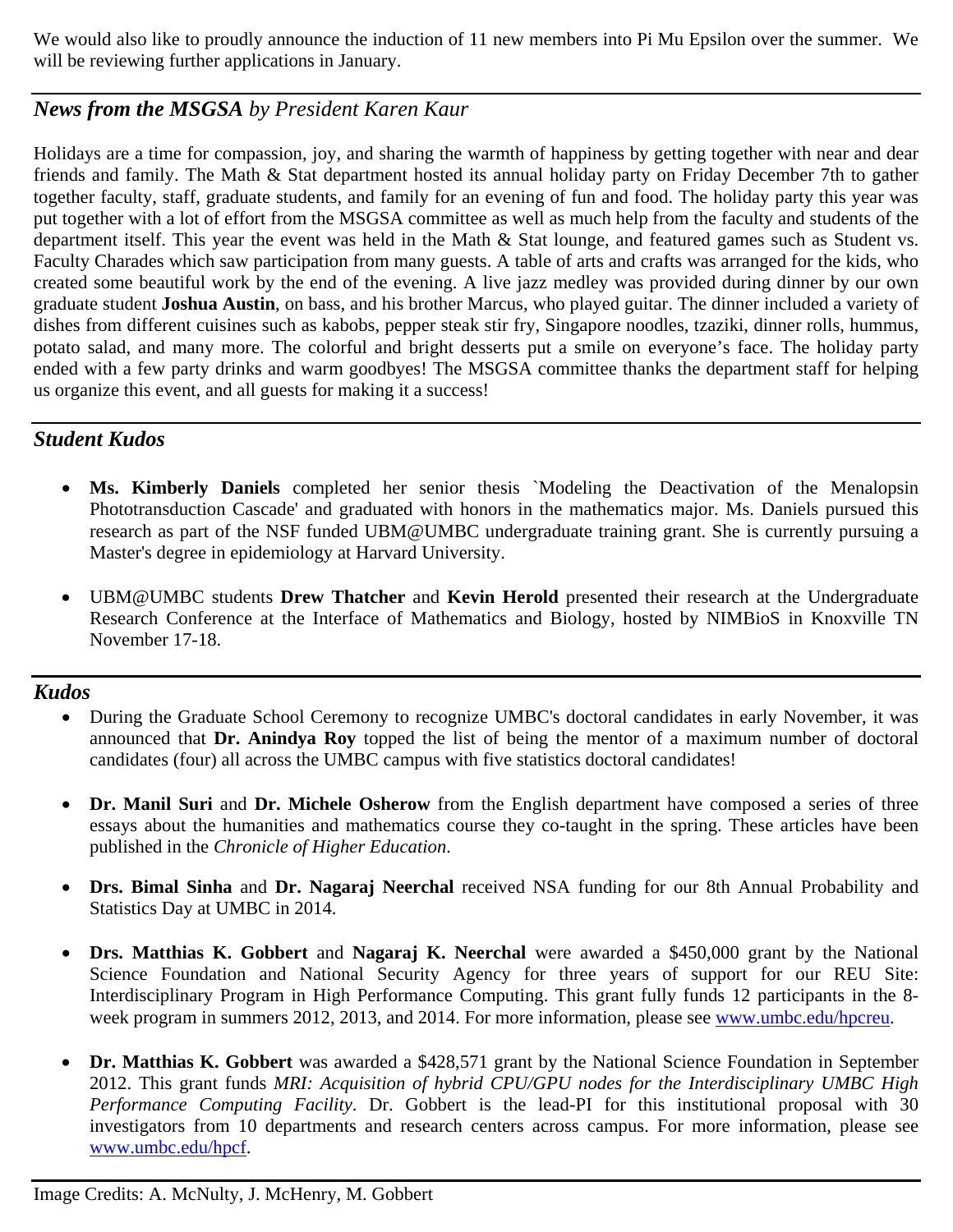#### *REU Site: Interdisciplinary Program in High Performance Computing – Summer 2012*



Research Experiences for Undergraduates (REU) Sites are one of the main ways in which the National Science Foundation (NSF) encourages undergraduate students to pursue graduate studies and research careers. This REU Site is a unique eight week long summer program at UMBC in which students engage in an extremely intensive 3-credit course on scientific, statistical, and parallel computing that culminates in a team-based capstone project. Teams of four students select projects from a set of real-world problems presented by clients from industry, government, and other academic departments. Students have access to tara, a state-of-the-art computing cluster located in the UMBC High Performance Computing

Facility (HPCF). They complete professional development workshops, a GRE prep course, and take field trips to nearby labs. Each team's research culminates in a technical report, website, and a poster presentation at the CNMS Summer Undergraduate Research Fest.

This year, the REU Site received joint funding from the NSF and the National Security Agency (NSA) for 12 participants selected from over 120 applicants. The program is directed by **Drs. Matthias Gobbert** and **Nagaraj Neerchal**, and supported by UMBC graduate students **Teresa Lebair** (a 2010 participant and current graduate student), **Jonathan McHenry**, **Andrew Raim**, **Sai Popuri**, and **Bob Forder**, and undergraduate assistant **Matthew Brewster**.

The summer 2012 program began with an extremely intensive three-credit course, MATH 447, which was essentially taught in only twoand-a-half weeks. All-day work consisted of lectures and computer labs, which allowed the teams to quickly get to know their team members before research began. Each of



the three teams selected a project from among seven potential options presented by clients from industry and academia. To facilitate rapid progress in the short time available, each team is supported on a daily basis by both graduate assistants and faculty mentors.

Throughout the eight weeks, research work was complemented by professional development activities. These included presentations on: applying to graduate school by Senior Graduate Dean **Dr. Janet Rutledge**; career choices by **Dr. Ken Baron**, Director of Academic Advising; and presentation techniques by **Kathy Sutphin**, Assistant Dean of the CNMS. Participants also profited from visits by VIPs including UMBC President **Dr. Freeman Hrabowski**, UMBC Provost **Dr. Philip Rous** (photo above), Dean of the CNMS **Dr. William LaCourse**, Graduate Program Director **Dr. Muruhan Rathinam**, and NSF Fellowship recipient **April Albertine**. As an appropriate conclusion to the professional development presentations, editor of *UMBC Review: Journal of Undergraduate Research* **Ms.** 



**Gagan Singh** explained the process of submitting undergraduate research for publication.

Augmenting research and professional development talks were a number of scientific field trips. First, we traveled to the SIAM Section Summer Meeting located at the University of Maryland, College Park. Participants attended scientific talks and networked with scientists and researchers. The second trip was to Advanced Computing Systems (ACS), located in the UMBC Research